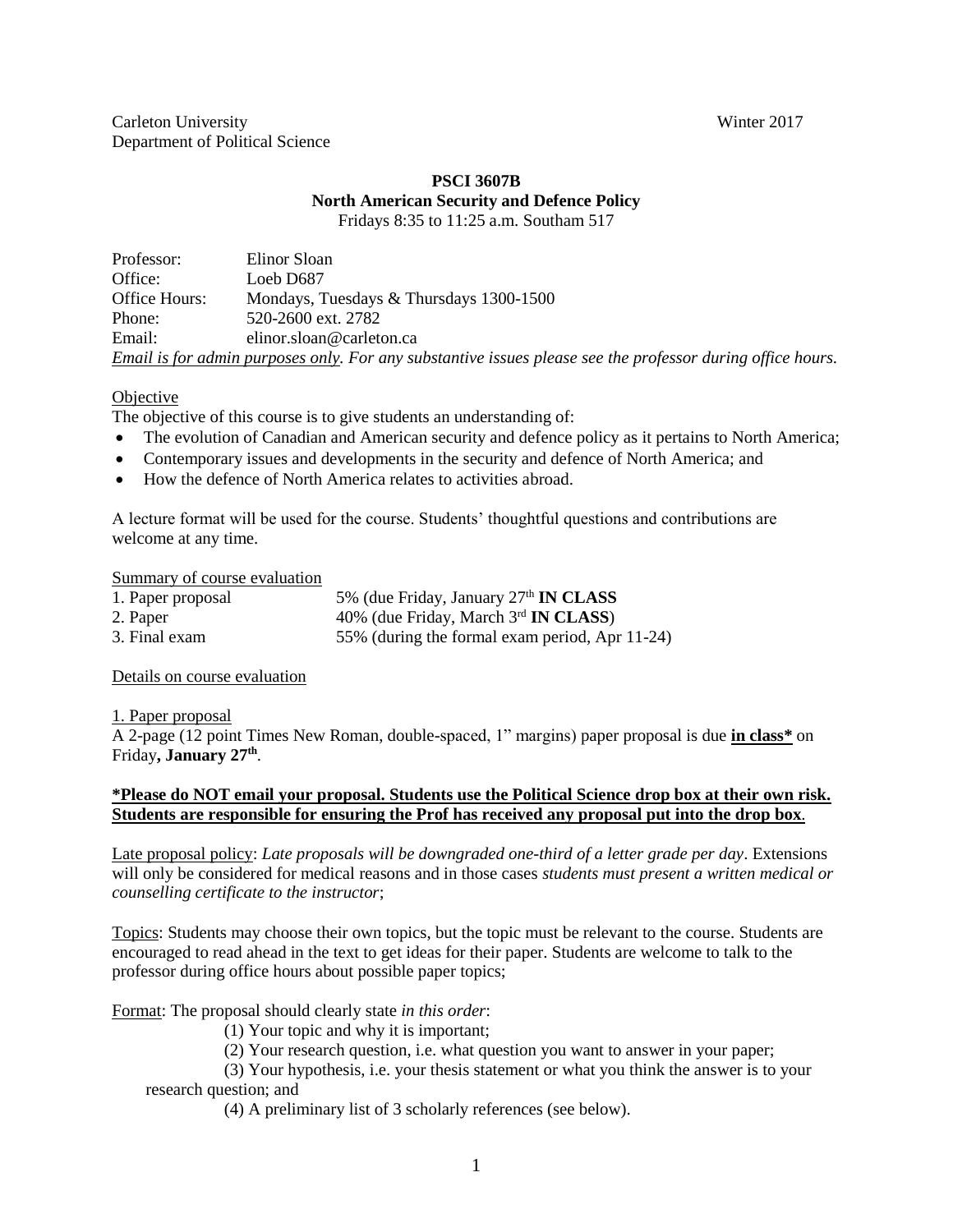References: *References must be from books, refereed journal articles, or official US or Canadian government reports*. Examples of refereed journals include: International Journal, Canadian Military Journal, Canadian Foreign Policy, Foreign Affairs, International Security, Washington Quarterly, Survival, Canadian Air Force Journal, Canadian Army Journal, Journal of Conflict Studies and the Journal of Military and Strategic Studies. Students can also look at

<http://www.tandf.co.uk/journals/sublist.asp> (click on Social Sciences) for a whole range of journals. Examples of official government reports include: CSIS Public Reports, Reports of the Standing Senate Committee on National Security and Defence, Pentagon reports, and Intelligence Assessments by the office of the US Director of National Intelligence. *\*These are examples only and there are many other sources. Students are welcome to see the professor for research assistance.*

#### 2. Research Paper

A 10-11 page (12 pt font, Times New Roman, double-spaced, 1" margins) research paper is due **in class\*** on **Friday, March 3rd** .

Please use Chicago style footnotes and bibliography. Footnotes are to be in 10 pt Times New Roman.

#### **\*Please do NOT email your paper. Students use the Political Science drop box at their own risk. Students are responsible for ensuring the Prof has received any paper put into the drop box**.

Late paper policy: *Late papers will be downgraded one-third of a letter grade per day*. Extensions will only be considered for medical reasons and in those cases *students must present a written medical or counselling certificate to the instructor*;

Format: The paper should follow the format below:

- (1) Introduction/Importance of the Topic;
- (2) Research question;
- (3) Hypothesis. This is what the student thinks is the answer to the research question. It should be succinct yet substantive;
- (4) Body of the paper. This is where the student conducts his/her analysis. The purpose here is to determine the degree to which the hypothesis is valid. The student may end up proving the hypothesis, or proving the "null" hypothesis", or coming somewhere in the middle;
- (5) Conclusion; and
- (6) Bibliography.

## Papers are to include *references from at least six (6) different refereed journal articles, books, or official government reports*.

Assessment: Papers will be graded on (1) how well the student goes about proving or disproving the paper's central hypothesis; (2) structure, based on the format above; (3) grammar.

#### Final Exam

A 3-hour comprehensive final exam covering the entire course will be scheduled during the formal examination period in April. All the material covered in class from the beginning of term, and by the guest speakers, is examinable material.

# **Readings**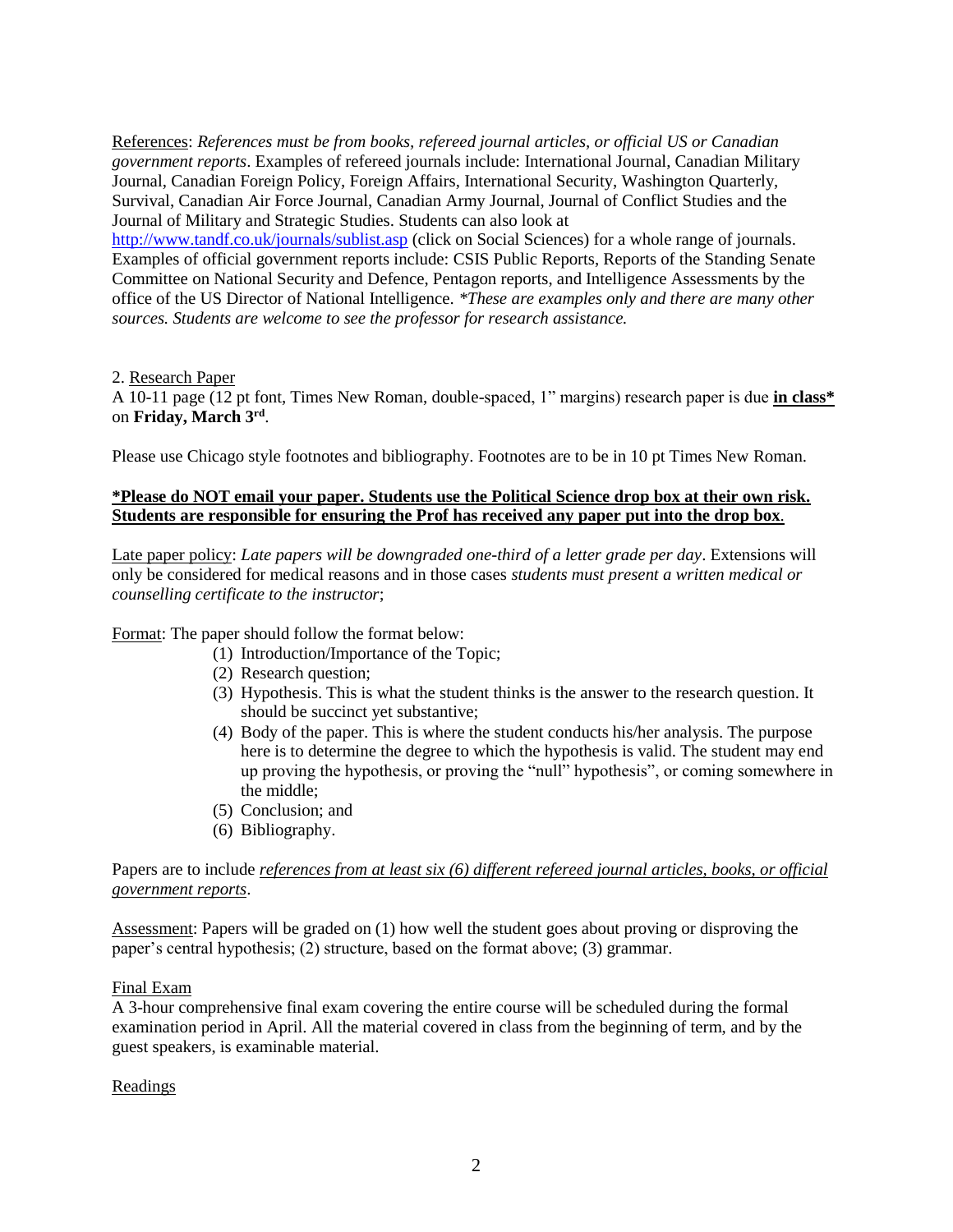All books are on reserve in the library. Journal articles can be found online in the library database. Remaining readings are on the web, as indicated.

## Course schedule

## **Week 1. Course Introduction** (Jan 6)

## **Weeks 2-3. Canadian security and defence policy: a history** (Jan 13 & 20)

Readings:

Bland, Douglas L., ed. *Canada's National Defence, Vol. I: Defence Policy* (Kingston, ON: Queen's University School of Policy Studies, 1997), introduction to each of the White Papers.

Dewitt, David. "Directions in Canada's International Security Policy," *International Journal* (Summer 2000): 167-187.

Government of Canada: The *Canada First Defence Strategy* (2008) [http://www.forces.gc.ca/assets/FORCES\\_Internet/docs/en/about/CFDS-SDCD-eng.pdf](http://www.forces.gc.ca/assets/FORCES_Internet/docs/en/about/CFDS-SDCD-eng.pdf)

Sloan, Elinor. *Security and Defence in the Terrorist Era*, **Second edition** (Montreal: McGill-Queen's University Press, 2010): Chapter 1.

## **4. Canada-U.S. continental defence cooperation: A history** (Jan 27)

## *Paper proposals are due January 27th in class*

Readings:

Sokolsky, Joel. "The Bilateral Defence Relationship with the United States," in David Dewitt and David Leyton-Brown, eds., *Canada's International Security Policy* (Scarborough, ON: Prentice Hall, 1995): Chapter 8.

Sokolsky, Joel and Joseph T. Jockel. *Fifty Years of Canada-United States Security Cooperation* (Lewiston, NY: The Edwin Meller Press, 1992): Chapters 3, 7 & 8.

Guest speaker: Ms. Joanne Lostracco, Director Continental Materiel Cooperation, Department of National Defence, on "Canada-US defence industrial cooperation: history and current issues."

# **5. Space and ballistic missile defence** (Feb 3)

*Paper proposals will be handed back in class*

Readings:

Kirton, John. "A Renewed Opportunity: The Role of Space in Canadian Security Policy," in David Dewitt and David Leyton-Brown, eds., *Canada's International Security Policy* (Scarborough, ON: Prentice Hall, 1995): Chapter 5.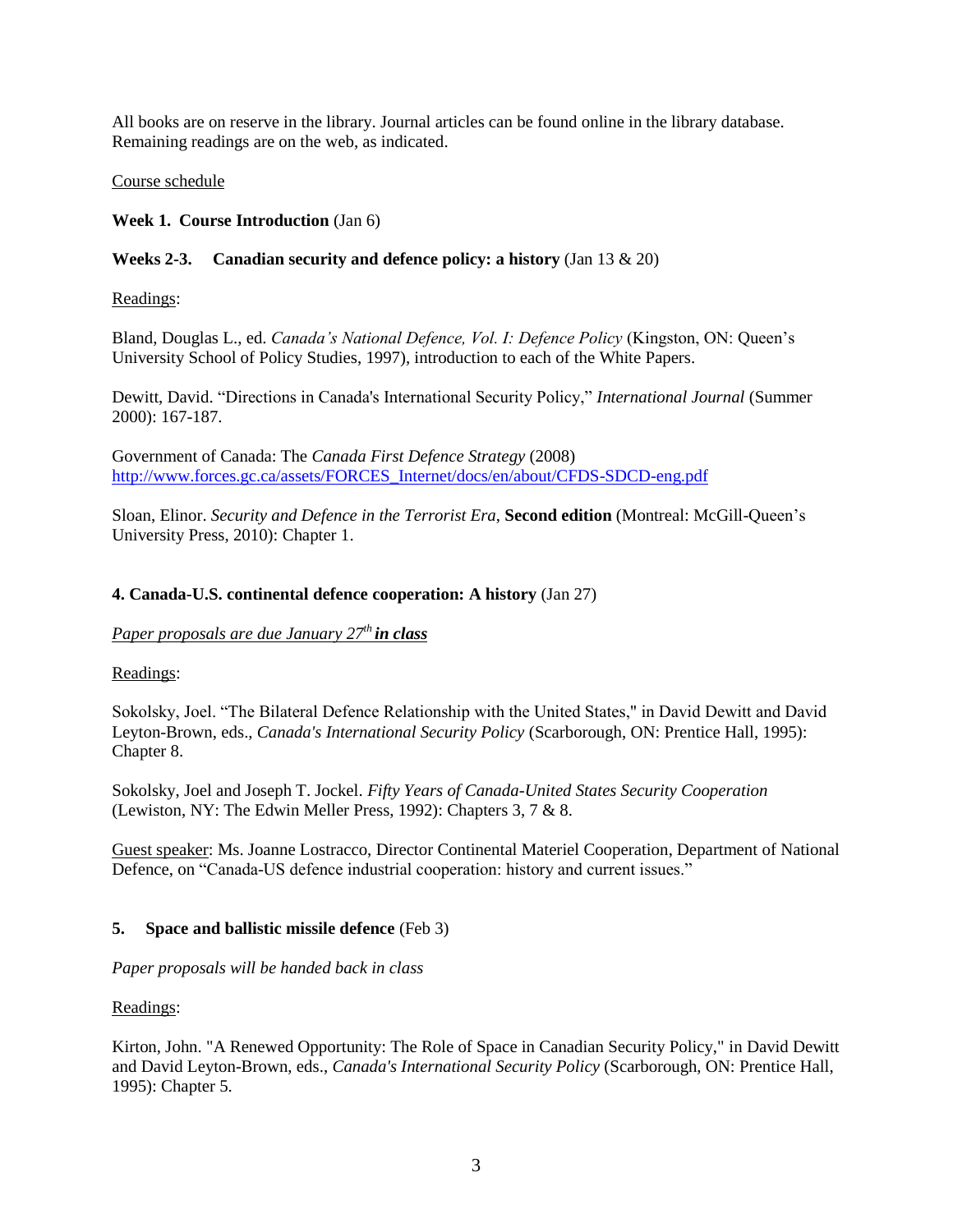Sloan, Elinor. *Security and Defence in the Terrorist Era*, Second edition (Montreal: McGill-Queen's University Press, 2010): Chapter 6.

Sokolsky, Joel and Joseph T. Jockel. *Fifty Years of Canada-United States Security Cooperation* (Lewiston, NY: The Edwin Meller Press, 1992): Chapter 9.

Video: The Space Age: Aeronautics and Telecommunications Video: Arming the Heavens: The Push for Weapons in Space

## **6. Contemporary threats to North America** (Feb 10)

Readings:

Canadian Security Intelligence Service. *Public Report, 2013-2014* (released 2015): pp. 15-29. [https://www.csis.gc.ca/pblctns/nnlrprt/2013-2014/2013-2014\\_Public\\_Report\\_Inside\\_ENG.pdf](https://www.csis.gc.ca/pblctns/nnlrprt/2013-2014/2013-2014_Public_Report_Inside_ENG.pdf)

Clapper, James R. *Worldwide Threat Assessment of the US Intelligence Community*, 9 February 2016: pp. 1-10. [https://www.dni.gov/files/documents/SASC\\_Unclassified\\_2016\\_ATA\\_SFR\\_FINAL.pdf](https://www.dni.gov/files/documents/SASC_Unclassified_2016_ATA_SFR_FINAL.pdf)

Sloan, Elinor. *Security and Defence in the Terrorist Era*, Second edition (Montreal: McGill-Queen's University Press, 2010): Chapter 4.

Guest speaker: Mr. Ward Elcock, former Director of CSIS and former Deputy Minister of National Defence, on "Domestic threats to Canada."

*No class February 17th – Prof at a conference*

*No class February 24th – reading week*

# **7-8. Homeland defence since 9/11** (Mar 3-10)

*Papers are due March 3 rd in class*

#### Readings:

Sloan, Elinor. *Security and Defence in the Terrorist Era*, Second edition (Montreal: McGill-Queen's University Press, 2010): Chapter 5.

U.S. Department of Defense. *Unified Command Plan*. [http://www.defense.gov/Military-Services/Unified-](http://www.defense.gov/Military-Services/Unified-Combatant-Commands)[Combatant-Commands](http://www.defense.gov/Military-Services/Unified-Combatant-Commands)

<http://www.jtfcs.northcom.mil/CCMRF.aspx>

<http://www.forces.gc.ca/en/about-org-structure/canadian-joint-operations-command.page>

<http://www.forces.gc.ca/en/news/article.page?doc=the-canada-u-s-defence-relationship/hob7hd8s>

Video: From Tora Bora to Abbottabad (March 3rd)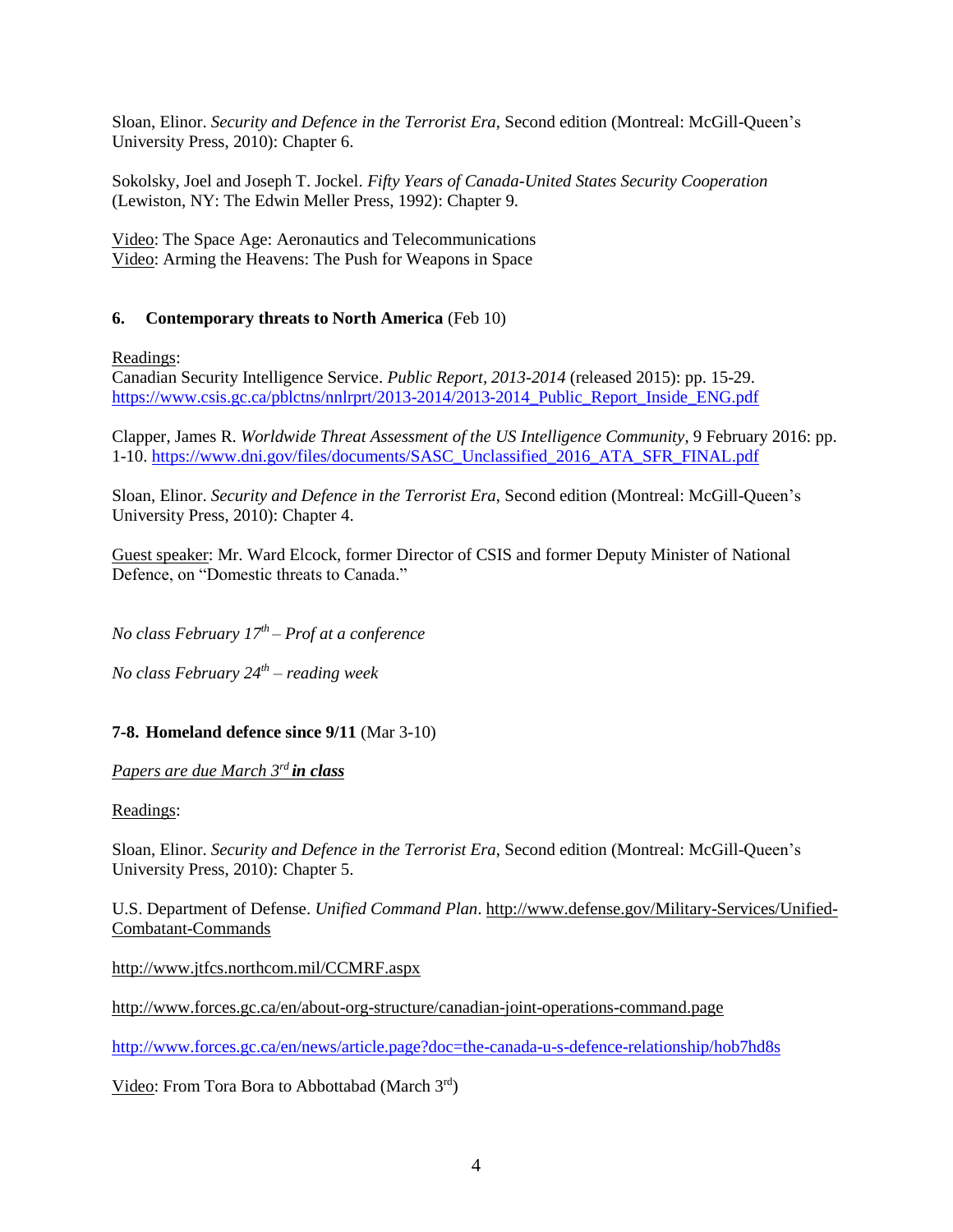Guest speaker: Lieutenant-General Pierre St. Amand, Deputy Commander of NORAD, on "Contemporary Threats to North America and NORAD's Response" (March 10th).

## **9. The Arctic** (Mar 17)

## Readings:

Blunden, Margaret. "Geopolitics and the Northern Sea Route," *International Affairs* 88, no. 1 (2012): 115-129.

Conley, Heather A. and Caroline Rohloff. *The New Ice Curtain: Russia's Strategic Reach to the Arctic* (Washington, DC: Center for Strategic and International Studies, 2015): Chapter 3, pp. 69-88. [https://csis-prod.s3.amazonaws.com/s3fs](https://csis-prod.s3.amazonaws.com/s3fs-public/legacy_files/files/publication/150826_Conley_NewIceCurtain_Web.pdf)[public/legacy\\_files/files/publication/150826\\_Conley\\_NewIceCurtain\\_Web.pdf](https://csis-prod.s3.amazonaws.com/s3fs-public/legacy_files/files/publication/150826_Conley_NewIceCurtain_Web.pdf)

Rainwater, Shiloh. "Race to the North: China's Arctic Strategy and Its Implications," *Naval War College Review* 66, no. 2 (Spring 2013): 62-78.

Sloan, Elinor. "Strategic Considerations for Canada's Navy," *Canadian Naval Review* 12, no. 1 (Spring 2016):4-9.<http://www.navalreview.ca/wp-content/uploads/public/vol12num1/vol12num1art1.pdf>

Video: The Battle for the Arctic

## **10. Canada and NATO** (Mar 24)

#### Readings:

Carpenter, Ted Galen. "NATO's New Strategic Concept," in Ted Galen Carpenter, ed. *NATO Enters the 21st Century* (London: Frank Cass, 2001): 7-15.

Jockel, Joseph T. & Joel J. Sokolsky. "Canada and NATO," *International Journal* 64, no. 2 (Spring 2009): 315-336.

Kaplan, Lawrence. *The Long Entanglement* (Westport, CT: Praeger Publishers, 1999): Introduction to sections II & III, and chapters 2, 6 & 8.

Yost, Davis S. *NATO Transformed: The Alliance's New Roles in International Security* (Washington, D.C.: United States Institute of Peace Press, 1999): 47-72.

# **11. Peacekeeping and missions abroad** (Mar 31)

#### Readings:

Cockayne, James and David M. Malone. "Peace Operations Then and Now," *Global Governance* 11 (2005): 331-346.

Sloan, Elinor. *Modern Military Strategy*, **Second edition** (London: Routledge, 2016): Chapter 6.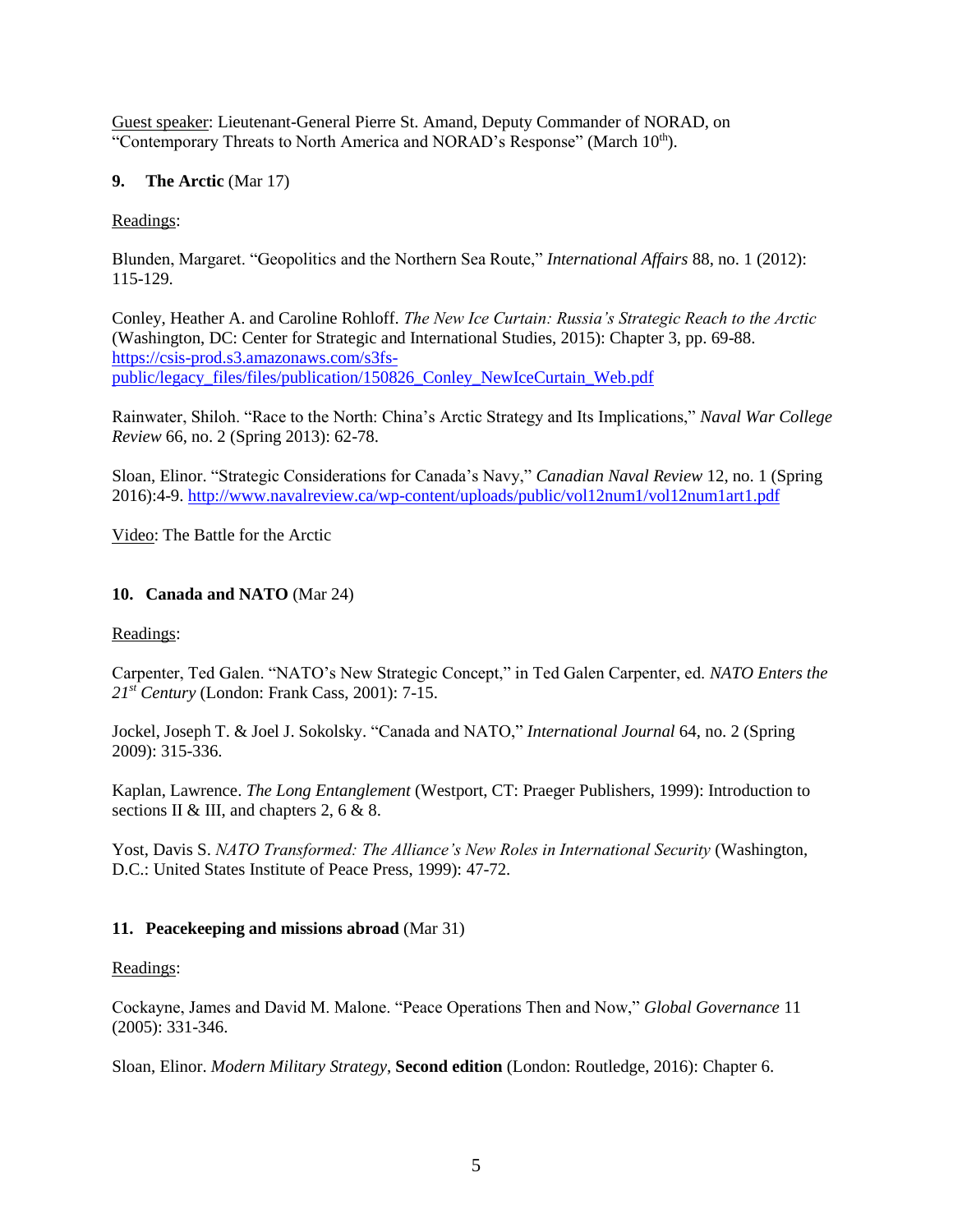Guest speaker: Major General Denis Thompson, Commander Multinational Force and Observers on the Sinai Peninsula on "The Threat of ISIS in the Sinai" (TBC). *or*  Video: Uncertain Soil: The Story of United Nations Peacekeeping

# **12. Course conclusion and review** (Apr 7)

We will complete any unfinished material and conduct a review for the final exam.

# **Academic Accommodations**

The Paul Menton Centre for Students with Disabilities (PMC) provides services to students with Learning Disabilities (LD), psychiatric/mental health disabilities, Attention Deficit Hyperactivity Disorder (ADHD), Autism Spectrum Disorders (ASD), chronic medical conditions, and impairments in mobility, hearing, and vision. If you have a disability requiring academic accommodations in this course, please contact PMC at 613-520-6608 or [pmc@carleton.ca](mailto:pmc@carleton.ca) for a formal evaluation. If you are already registered with the PMC, contact your PMC coordinator to send me your *Letter of Accommodation* at the beginning of the term, and no later than two weeks before the first in-class scheduled test or exam requiring accommodation (*if applicable*). After requesting accommodation from PMC, meet with me to ensure accommodation arrangements are made. Please consult the PMC website for the deadline to request accommodations for the formally-scheduled exam (*if applicable*).

**For Religious Observance:** Students requesting accommodation for religious observances should apply in writing to their instructor for alternate dates and/or means of satisfying academic requirements. Such requests should be made during the first two weeks of class, or as soon as possible after the need for accommodation is known to exist, but no later than two weeks before the compulsory academic event. Accommodation is to be worked out directly and on an individual basis between the student and the instructor(s) involved. Instructors will make accommodations in a way that avoids academic disadvantage to the student. Instructors and students may contact an Equity Services Advisor for assistance (www.carleton.ca/equity).

**For Pregnancy:** Pregnant students requiring academic accommodations are encouraged to contact an Equity Advisor in Equity Services to complete a *letter of accommodation*. Then, make an appointment to discuss your needs with the instructor at least two weeks prior to the first academic event in which it is anticipated the accommodation will be required.

**Plagiarism:** The University Senate defines plagiarism as "presenting, whether intentional or not, the ideas, expression of ideas or work of others as one's own." This can include:

- reproducing or paraphrasing portions of someone else's published or unpublished material, regardless of the source, and presenting these as one's own without proper citation or reference to the original source;
- submitting a take-home examination, essay, laboratory report or other assignment written, in whole or in part, by someone else;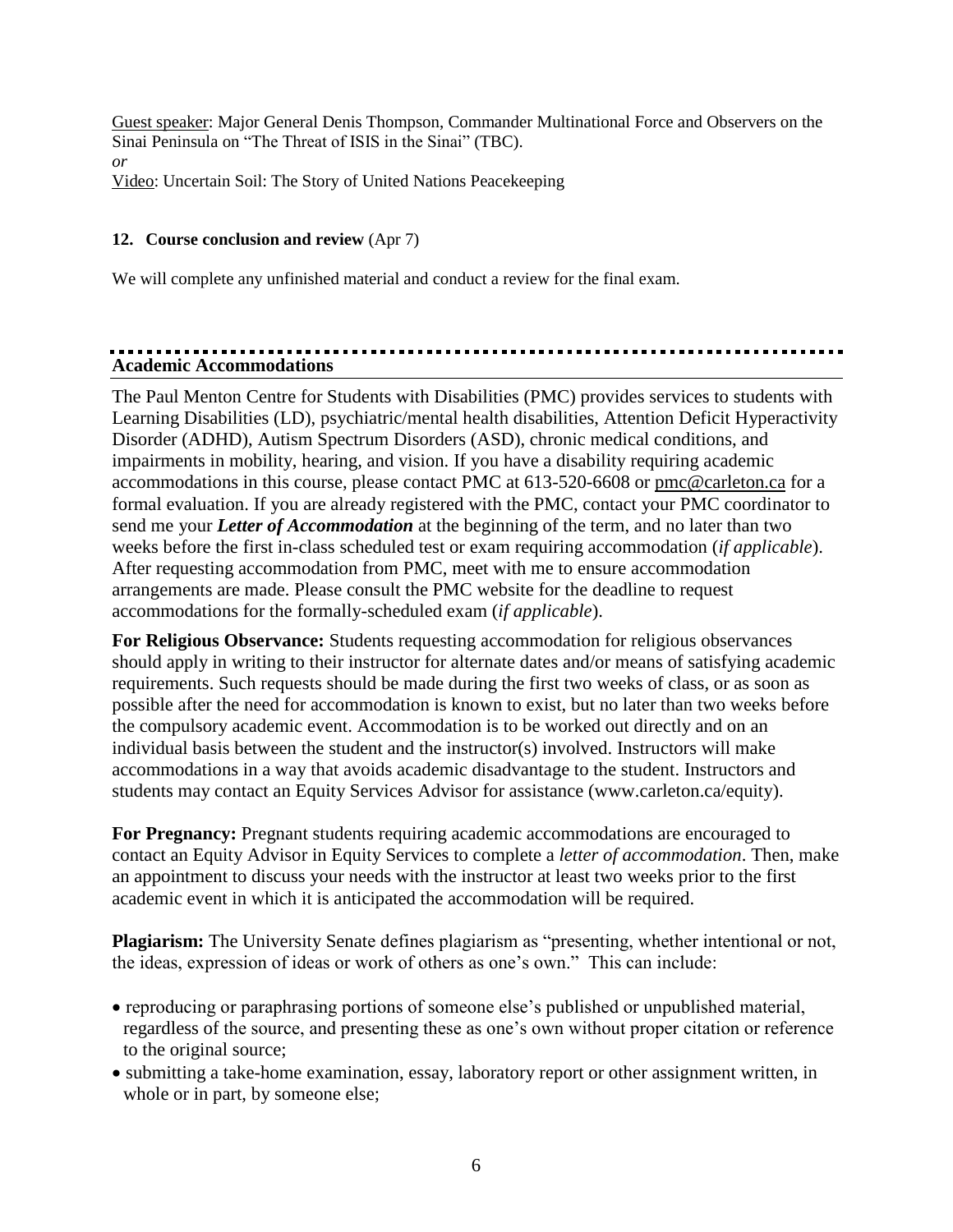- using ideas or direct, verbatim quotations, or paraphrased material, concepts, or ideas without appropriate acknowledgment in any academic assignment;
- using another's data or research findings;
- failing to acknowledge sources through the use of proper citations when using another's works and/or failing to use quotation marks;
- handing in "substantially the same piece of work for academic credit more than once without prior written permission of the course instructor in which the submission occurs.

Plagiarism is a serious offence which cannot be resolved directly with the course's instructor. The Associate Deans of the Faculty conduct a rigorous investigation, including an interview with the student, when an instructor suspects a piece of work has been plagiarized. Penalties are not trivial. They may include a mark of zero for the plagiarized work or a final grade of "F" for the course.

Student or professor materials created for this course (including presentations and posted notes, labs, case studies, assignments and exams) remain the intellectual property of the author(s). They are intended for personal use and may not be reproduced or redistributed without prior written consent of the author(s).

**Submission and Return of Term Work:** Papers must be submitted directly to the instructor according to the instructions in the course outline and will not be date-stamped in the departmental office. Late assignments may be submitted to the drop box in the corridor outside B640 Loeb. Assignments will be retrieved every business day at **4 p.m.**, stamped with that day's date, and then distributed to the instructor. For essays not returned in class please attach a **stamped, self-addressed envelope** if you wish to have your assignment returned by mail. Final exams are intended solely for the purpose of evaluation and will not be returned.

**Grading:** Standing in a course is determined by the course instructor, subject to the approval of the faculty Dean. Final standing in courses will be shown by alphabetical grades. The system of grades used, with corresponding grade points is:

| Percentage | Letter grade | 12-point scale Percentage |       | Letter grade | 12-point scale |
|------------|--------------|---------------------------|-------|--------------|----------------|
| 90-100     | A+           |                           | 67-69 |              |                |
| $85 - 89$  |              |                           | 63-66 |              |                |
| $80 - 84$  | A-           | 10                        | 60-62 |              |                |
| 77-79      | B+           |                           | 57-59 |              |                |
| 73-76      |              |                           | 53-56 |              |                |
| $70-72$    | В-           |                           | 50-52 |              |                |

**Approval of final grades:** Standing in a course is determined by the course instructor subject to the approval of the Faculty Dean. This means that grades submitted by an instructor may be subject to revision. No grades are final until they have been approved by the Dean.

**Carleton E-mail Accounts:** All email communication to students from the Department of Political Science will be via official Carleton university e-mail accounts and/or cuLearn. As